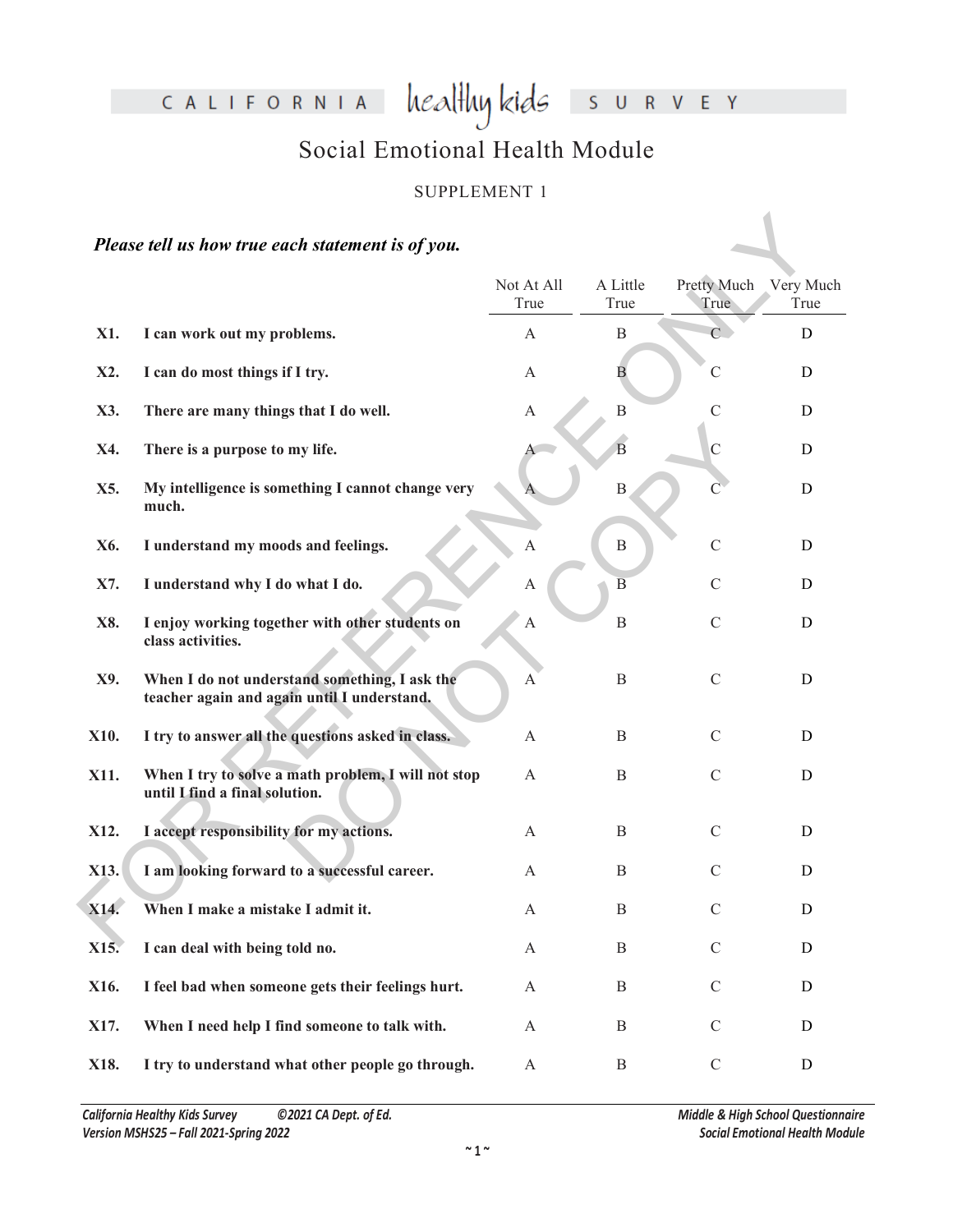CALIFORNIA healthykids SURVEY

# Social Emotional Health Module

#### SUPPLEMENT 1

## *Please tell us how true each statement is of you.*

| Please tell us how true each statement is of you. |                                                                          |                    |                  |                     |                   |  |
|---------------------------------------------------|--------------------------------------------------------------------------|--------------------|------------------|---------------------|-------------------|--|
|                                                   |                                                                          | Not At All<br>True | A Little<br>True | Pretty Much<br>True | Very Much<br>True |  |
| X19.                                              | I have high goals and expectations for myself.                           | A                  | $\boldsymbol{B}$ | $\overline{C}$      | D                 |  |
| X20.                                              | I try to understand how other people feel and think.                     | A                  | В                | C                   | D                 |  |
| X21.                                              | I can wait for what I want.                                              | A                  | B                | $\mathcal{C}$       | D                 |  |
| X22.                                              | Challenging myself will not make me any smarter.                         |                    | B                | $\mathcal{C}$       | D                 |  |
| X23.                                              | I don't bother others when they are busy.                                |                    | B                |                     | D                 |  |
| X24.                                              | I think before I act.                                                    | A.                 | В                | $\mathcal{C}$       | D                 |  |
| X25.                                              | When I work in school groups, I do my fair share.                        | A                  | $\mathbf B$      | $\mathcal{C}$       | D                 |  |
| X26.                                              | I try to work out my problems by talking or writing<br>about them.       | A                  | $\mathbf B$      | $\mathcal{C}$       | D                 |  |
| X27.                                              | There are some things I am not capable of learning.                      | A                  | B                | $\mathcal{C}$       | D                 |  |
| X28.                                              | I like to listen to other students' ideas in class.                      | A                  | B                | $\mathcal{C}$       | D                 |  |
| X29.                                              | I don't expect very much of myself in the future.                        | A                  | B                | $\mathcal{C}$       | D                 |  |
| X30.                                              | I trust my ability to solve difficult problems.                          | A                  | B                | $\mathcal{C}$       | D                 |  |
| X31.                                              | If I am not naturally smart in a subject, I will never<br>do well in it. | A                  | B                | $\mathcal{C}$       | D                 |  |
| X32.                                              | On most days I feel GRATEFUL.                                            | А                  | B                | $\mathcal{C}$       | D                 |  |
| X33.                                              | On most days I feel THANKFUL.                                            | A                  | B                | C                   | D                 |  |
| X34.                                              | On most days I feel APPRECIATIVE.                                        | $\mathbf{A}$       | $\, {\bf B}$     | $\mathbf C$         | ${\bf D}$         |  |
| X35.                                              | On most days I feel ENERGETIC.                                           | $\mathbf{A}$       | B                | $\mathcal{C}$       | $\mathbf D$       |  |
| X36.                                              | On most days I feel ACTIVE.                                              | $\mathbf{A}$       | B                | $\mathcal{C}$       | D                 |  |
| X37.                                              | On most days I feel ENTHUSIASTIC.                                        | $\mathbf{A}$       | $\, {\bf B}$     | $\mathbf C$         | D                 |  |